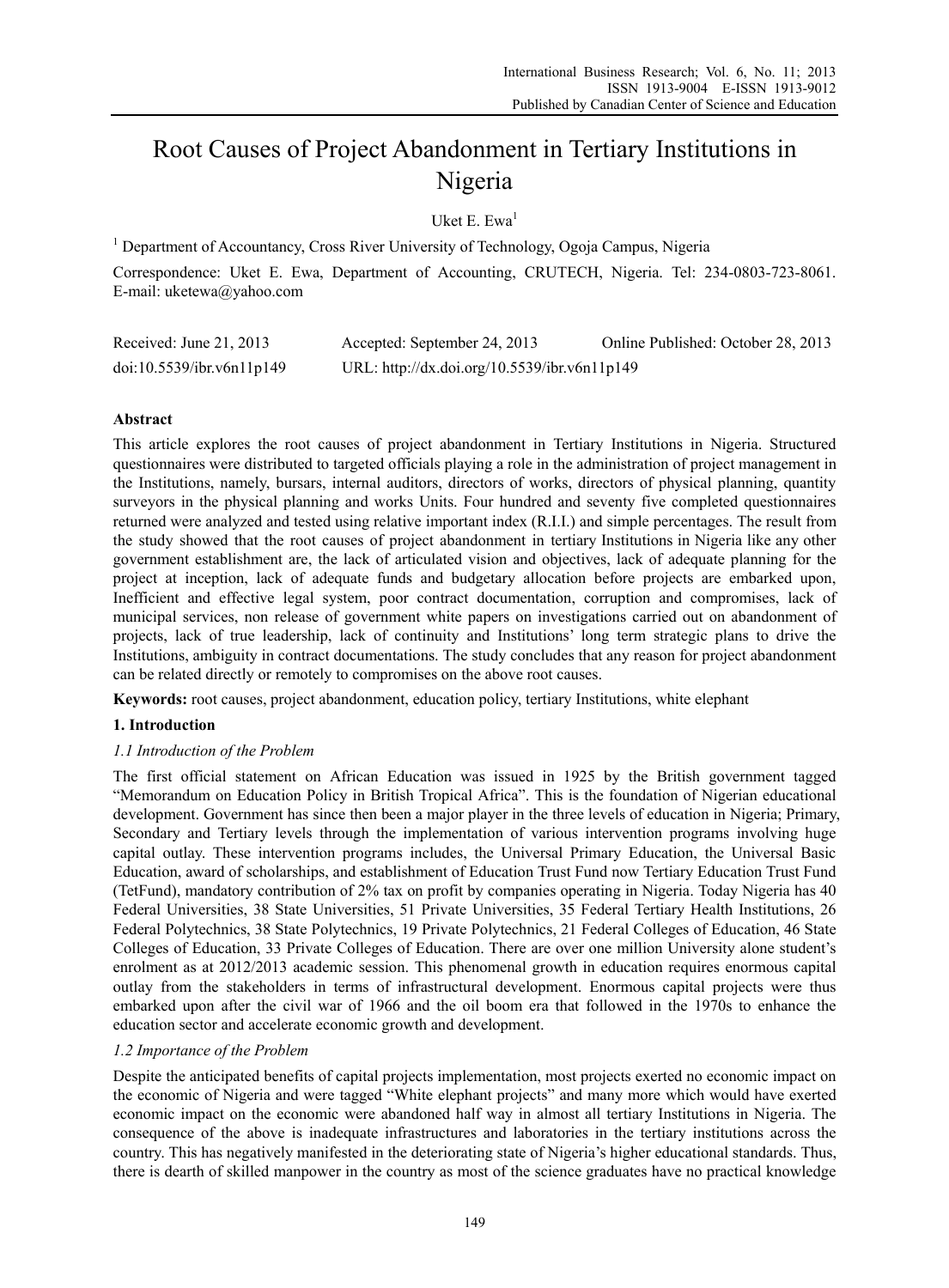#### to operate optimally.

Various studies on causes of project abandonment in Nigeria generally has identified policy inconsistency, egoism of leadership on project conceptualization instead of impact on the citizenry, funding, lack of planning amongst others. This study is aimed at determining the major root causes for project abandonment and proffers solution to arresting the ugly trend in the future with a view to addressing the decay in higher education in Nigeria.

## *1.3 Objectives and Importance of the Study*

Enormous reasons have been advanced in previous studies for project abandonment, this study focuses primarily:

1) To determine the major root causes that hinders the success of many capital projects in Tertiary Institutions in Nigeria.

2) To proffers solution to arresting the ugly trend in the future with a view to addressing the decay in higher education in Nigeria.

## *1.4 Literature Review*

There is large number of studies written to pinpoint the causes of project failure and abandonment. In IT projects, a vast number of recognized risk factors that have been identified to be responsible for failure include, project leadership and management, organizational culture and structure, commitment and patterns of belief, user involvement and training, developer expertise, technology planning, scope and objectives setting, estimation and choice/use of methodology, McFarlan (1981) and Cusing (2002). Citing Fichter (2003), Al-Ahmad, Al-Fagih, Khanfar, Alsamara, Abuleil, and Abu-Salem (2009) stated that from an investigative study carried out by The Coverdale Organization, seven major factors were reported to play a tremendous role in putting an IT project in trouble. This they stated as follows: Poor planning, unclear goals and objectives, having objectives changed during project implementation, unrealistic estimation of time and resources and lack of executive support and user involvement. Indeed the failure to communicate and act as a team and inappropriate skills were spotted as having a negative effect on IT project success (Jenster & Hussey, 2005). This was collaborated by Ewa, (2005) who identified that many projects are conceived without a well defined objective in mind, poor costing, no specific start and end points, poor documentation of contract, lack of performance criteria and properly developed monitoring and evaluation template by supervising organizations, fluctuation in government policies, lack of planning, project mismatch, over-ambitious projects, political influence in establishing projects, the 'Nigerian Factor', disbursement constraints, failure for successive regimes to issue appropriate white papers on failed contracts and granting of injunctions under exparte motions by Nigerian courts.

Johnson, (2001) identified the lack of executive support, the lack of user involvement, the lack of experienced project managers, the lack of clear business objectives and the minimized scope as factors that could hamper the IT project success.

In knowledge management projects, Lam and Chua (2005), identified three main categories of causes of Knowledge Management project abandonment (KM project abandonment), namely poor project implementation, organizational mismatch and content deficiencies.

In public/government project abandonment, in an article on causes of abandoned projects in the Ministry of Housing and Local Government in Malaysia, New Straits Times Newspaper stated that the MHLG findings have shown that abandon projects are due to financial problems of developers, poor marketing and sales strategies, poor company management and disputes between developers and contractors or with landowners. In their comment on abandoned housing projects in Malaysia, National House Buyers Association attributed the increase in the number of abandoned housing projects on inadequacy of the enabling housing law of December 1, 2002. Akuta, (2011) posited that policy continuation is something lacking and contributing to project abandonment in Nigeria. He stated that once a new government takes over power, they usually abandon previous government policies or programs. This policy inconsistency is made worse by past frequent military interventions in Nigerian polity. This policy inconsistency can be seen from the following:

1) Obasanjo introduced Operation Feed the Nation (OFN) meant to boost agricultural productivity introduced in 1976–1979.

2) Alhaji Shehu Shagari abandoned the OFN and introduced Green Revolution campaign.

3) On his assumption to office, General Buhari abandoned the OFN and the Green Revolution schemes. He scraped the Federal Electoral Commission (FEDECO).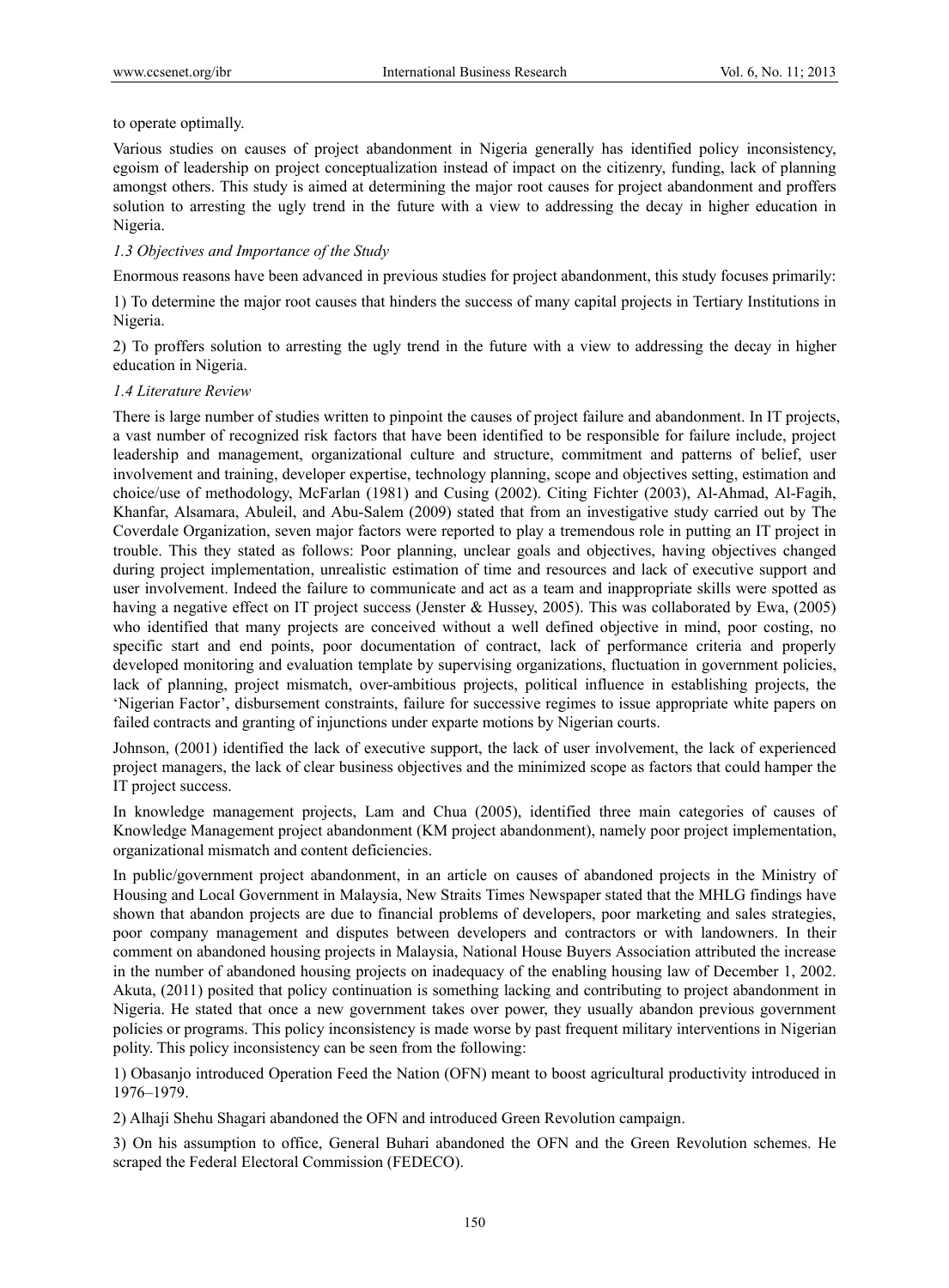4) General Ibrahim Badamasi Babangida introduced Mass Mobilization for Social and Economic Reliance (MAMSER) which was also aimed at increasing agricultural productivity. He also introduced Structural Adjustment Program (SAP). Part of these entails the deregulation of the agricultural sector by abolishing the marketing boards and the elimination of price controls. In 1992, he established the National Electoral Commission (NEC) and established two political parties fully funded by the federal government. The wife started the Better Life Programme for Rural Women.

5) Upon assumption of office in 1993, General Abacha scraped the two political parties and the buildings and other infrastructures therein abandoned to waste in all the 774 local government council headquarters and 36 State capitals including Abuja in Nigeria. He also scraped the National Electoral Commission (NEC).

6) On his second coming in 1999 as head of state, Obasanjo cancelled most of the contracts/projects started by Abacha and Abdulsami Abubakar. His wife instituted Child Care Trust Project.

7) On assumption of office as president in 2006, Musa Yar Adua's wife abandoned Obasanjo's wife project and instituted Women and Youth Empowerment Foundation (WAYEF). Similarly, various state governors and Local government chairmen's wives have various pet projects which die with them on leaving office and classified under abandon projects in the country.

8) On the death of Musa Yar Adua and the subsequent assumption into office as president, Dr. Goodluck Jonathan's wife abandoned the WAYEF project of Yar Adua's wife and instituted her own tagged "Women for Change Initiative" thus abandoning all the projects concerning the WAYEF.

According to a report by Kotangora (1993), there are about 4,000 uncompleted or abandoned projects belonging to the Federal Government with an estimated cost of =N=300 billion which will take 30 years to complete at the present execution capacity of government. According to the report this issue of abandonment has been left without adequate attention for too long which is now having a multiplier effect on the construction industry in particular and the national economy as a whole. Over a decade after this report, the situation did not improve for better but for worse as in 2011, the Presidential Projects Assessment Committee (PPAC) reported that the Federal Government has spent over  $=N=7.78$  trillion on 11,886 ongoing and abandoned projects nationwide as at June 2011. Singling out Ajaokuta Steel complex started over 30 years, the committee stated that the sum of \$4.5 billion has been spent which is lying waste. The committee in their report stated that the actual number of ongoing federal projects could be 20% higher than the reported 11,886. Similarly the total sum expended on the projects could surpass the  $=N=7.78$  trillion contained in the report to the neighborhood of  $=N=8$  trillion. According to Akinolu (1980), delays and cost overruns have a knock on effect on the economy. This is collaborated by El-Rufia who attributed the reasons for project abandonment to poor planning, haphazard procurement practices, incompetent project management, lack of coherence and consistency with other programmes and pervasive lack of continuation in policies as occupiers of political offices change. Akindoyeni (1989) qualitatively reasoned that some of the causes of project abandonment in Nigeria are: deaths of client, inability of client to attract funds and lack of planning. However, Ayodele and Alabi (2011) in their quantitative approach to determining the causes of project abandonment, reasoned the causes to include: inadequate planning, inadequate funding/financing, inflation, bankruptcy of contractors, variation of project scope, political factor, death of client, incompetent project manager, wrong estimates, inadequate cost controls, faulty design and delays in payments. Many commentators adverse that most projects fail to deliver their expected benefits and eventually are abandoned because they exert no significant impact on the citizenry rather egoism comes to play. Osemenan (1987) in his article on project abandonment reported that Nigeria has become the world's junk-yard of abandoned projects worth billions of naira and it is greatly unthinkable that Nigeria blessed with so great potentials can experience such magnitude of project abandonment.

# *1.5 Research Questions*

The following research questions will be address in this study:

a) Whether the University governing councils and top management teams have clear vision and objectives in mind before infrastructural projects are conceived in the University.

b) Whether the governing councils and top management teams have well articulated long term infrastructural strategic plans and undertake detailed and adequate planning for projects at inception before commencement.

c) Whether the extant Nigerian laws, sanctions for default and municipal services are very adequate to forestall project abandonment.

d) Whether the procedure in place in appointing Institution's management and governing councils enables the selection of people with excellent leadership qualities and integrity.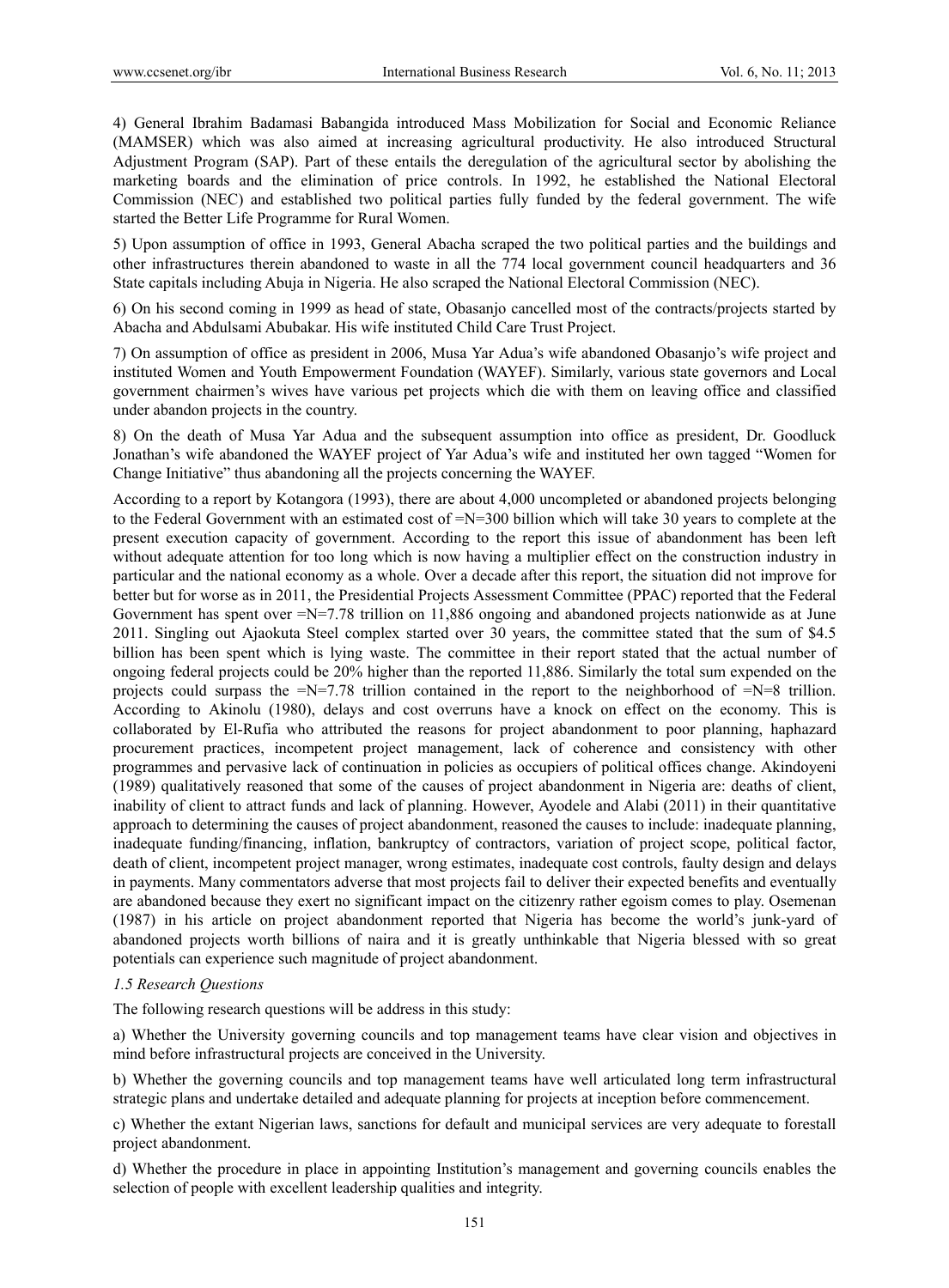## **2. Methodology**

## *2.1 Participants/Characteristics*

The author explored the root causes of project abandonment from an inductive research paradigm based on empirical data. The possible causes of project abandonment as enumerated in various studies earlier conducted were presented in a structured four point likert scale instrument and administered to Bursars, Directors of Works, Directors of Physical Planning, Internal Auditors and Chief Engineers in Nigerian Universities, Polytechnics and Colleges of Education during the 2012/2013 academic session. The subjects were to individually ascertain in other of significance the most essential root cause(s) of project abandonment as it relates to their institutions. The participants in this study are professional technocrats directly responsible for capital project management in their various institutions. They are heads of departments involved in either disbursement of funds, design and or supervision of projects execution and or ascertaining value for money on the various capital projects executed or being executed in their institutions.

## *2.2 Sample Procedure/Sample Size*

A total of five hundred questionnaires were administered to the respondents in the study. Four hundred and seventy five questionnaires were returned completed constituting 95% (ninety five percent) success rate. Based on the assertion by Moser and Kalton that the result of a survey could be considered as biased and of little value if the return rate was lower than 30–40%, the return rate of 95% is considered adequate. By its definition, abandon is a verb connoting "to leave behind empty; move out of or give up" English Word Dictionary (2012). A root cause is the most basic reason for an undesirable condition or problem (Wilson, Dell & Anderson, 1993).

The respondents rated each cause (factor) on a scale of 1–4. The four point scale was then transformed to relative importance indices for each of the causes (factors) of project abandonment. The completed and returned questionnaires were analyzed using simple percentages and Relative Importance Index (R.I.I) based on the work of Lim and Alum (1995).

 $R.I.I. = (4n4+3n3+2n2+n1)/4N$ 

Where  $n4$  = Most likely

 $n3$  = Likely

 $n2$  = Not likely

 $n1 = Most not likely$ 

 $N =$  Number of respondents.

R.I.I. rate of 0.80 and above is considered critical root cause of project abandonment.

**3. Results** 

| S/N | Causes                                                             |                | $\frac{0}{0}$ | $\overline{2}$ | $\frac{0}{0}$ | 3            | $\frac{0}{0}$ | 4        | $\frac{0}{0}$ | Total |
|-----|--------------------------------------------------------------------|----------------|---------------|----------------|---------------|--------------|---------------|----------|---------------|-------|
|     | Lack of clear or deficiency of well defined<br>vision/objective    | $\mathbf{0}$   | 0.00          | $\mathbf{0}$   | 0.00          | 100          | 0.21          | 375      | 0.79          | 475   |
| 2   | Poor/Lack of Planning                                              | $\mathbf{0}$   | 0.00          | 50             | 0.11          | 175          | 0.37          | 250      | 0.53          | 475   |
| 3   | Poor costing of projects                                           | $\theta$       | 0.00          | 45             | 0.09          | 100          | 0.21          | 330      | 0.69          | 475   |
| 4   | project<br>Incompetent<br>managers/poor<br>supervision             | $\mathbf{0}$   | 0.00          | 45             | 0.09          | 120          | 0.25          | 310      | 0.65          | 475   |
| 5   | Improper documentation/poor documentation<br>of contract agreement | $\overline{0}$ | 0.00          | 100            | 0.21          | 25           | 0.05          | 350      | 0.74          | 475   |
| 6   | lack of direction in project management                            | $\mathbf{0}$   | 0.00          | 150            | 0.32          | $\mathbf{0}$ | 0.00          | 325      | 0.68          | 475   |
| 7   | Widespread institutional mediocrity                                | $\mathbf{0}$   | 0.00          | 100            | 0.21          | 120          | 0.25          | 255      | 0.54          | 475   |
| 8   | Change of priority                                                 | $\mathbf{0}$   | 0.00          | $\overline{0}$ | 0.00          | 150          | 0.32          | 325      | 0.68          | 475   |
| 9   | Lack of policy continuation.                                       | $\mathbf{0}$   | 0.00          | $\overline{0}$ | 0.00          | 90           | 0.19          | 385      | 0.81          | 475   |
| 10  | Inflation                                                          | 200            | 0.42          | 100            | 0.21          | 175          | 0.37          | $\theta$ | 0.00          | 475   |

Table 1. Causes of project abandonment (using percentages)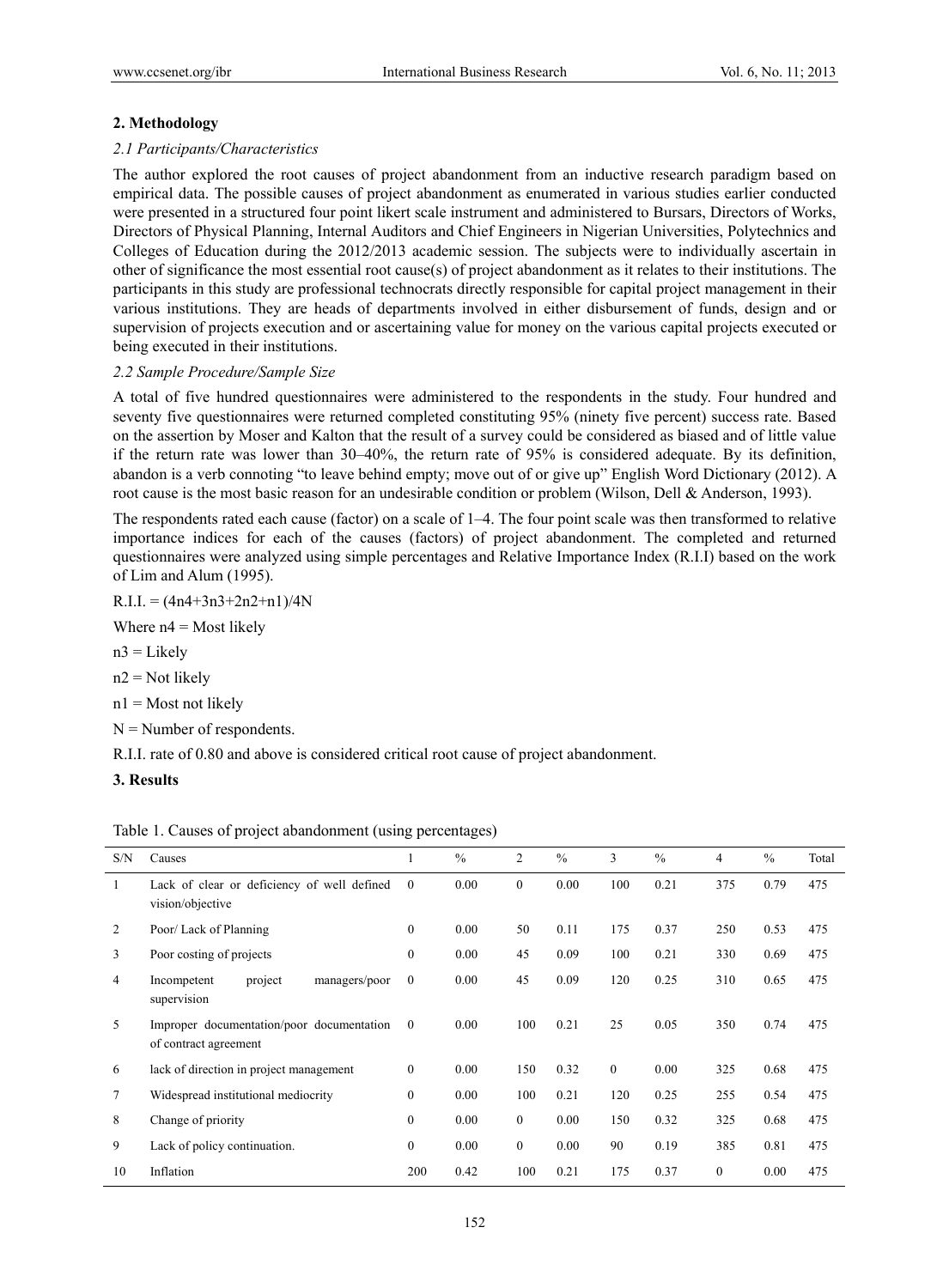| 11     | The effect of international economy.                                                                                                                                                          | $\boldsymbol{0}$ | 0.00     | 150              | 0.32     | 200          | 0.42 | 125              | 0.26     | 475 |
|--------|-----------------------------------------------------------------------------------------------------------------------------------------------------------------------------------------------|------------------|----------|------------------|----------|--------------|------|------------------|----------|-----|
| 12     | Political factor                                                                                                                                                                              | $\boldsymbol{0}$ | 0.00     | $\mathbf{0}$     | 0.00     | 145          | 0.31 | 330              | 0.69     | 475 |
| 13     | Peer Group Syndrome(Nigerian Factor)                                                                                                                                                          | $\mathbf{0}$     | 0.00     | $\mathbf{0}$     | 0.00     | 200          | 0.42 | 275              | 0.58     | 475 |
| 14     | Disbursement delays                                                                                                                                                                           | $\boldsymbol{0}$ | 0.00     | $\mathbf{0}$     | 0.00     | 200          | 0.42 | 275              | 0.58     | 475 |
| 15     | Over ambition (Egoistic syndrome)                                                                                                                                                             | $\mathbf{0}$     | 0.00     | $\mathbf{0}$     | 0.00     | 175          | 0.37 | 300              | 0.63     | 475 |
| 16     | Failure or refusal for successive regimes to<br>issue the appropriate white papers on various<br>panels set up to investigate abandoned projects<br>in Nigeria                                | $\mathbf{0}$     | $0.00\,$ | $\boldsymbol{0}$ | $0.00\,$ | 150          | 0.32 | 325              | 0.68     | 475 |
| 17     | The granting of injunction under exparte<br>motions in the cause of trying to enforce<br>sanctions on defaulting contractors                                                                  | $\mathbf{0}$     | 0.00     | 75               | 0.16     | 100          | 0.21 | 300              | 0.63     | 475 |
| 18     | Inefficient/effective legal system                                                                                                                                                            | 0                | 0.00     | $\mathbf{0}$     | 0.00     | 140          | 0.29 | 335              | 0.71     | 475 |
| 19     | Corruption/Compromise                                                                                                                                                                         | $\mathbf{0}$     | 0.00     | $\mathbf{0}$     | 0.00     | 130          | 0.27 | 345              | 0.73     | 475 |
| 20     | Inadequate/lack of budgetary allocations.                                                                                                                                                     | $\boldsymbol{0}$ | 0.00     | $\mathbf{0}$     | 0.00     | 120          | 0.25 | 355              | 0.75     | 475 |
| 21     | coordination<br>between<br>Poor<br>government<br>officials                                                                                                                                    | $\mathbf{0}$     | 0.00     | $\mathbf{0}$     | 0.00     | 140          | 0.29 | 335              | 0.71     | 475 |
| 22     | Lack of adequate and efficient municipal<br>services such as the provision of electricity,<br>transport, security and water supply all of<br>which the contractors have to arrange privately. | $\mathbf{0}$     | 0.00     | $\boldsymbol{0}$ | 0.00     | 150          | 0.32 | 325              | $0.68\,$ | 475 |
| 23     | Project mismatch                                                                                                                                                                              | $\boldsymbol{0}$ | 0.00     | $\mathbf{0}$     | 0.00     | 150          | 0.32 | 325              | 0.68     | 475 |
| 24     | Poor/Faulty designs                                                                                                                                                                           | $\boldsymbol{0}$ | 0.00     | $\overline{0}$   | 0.00     | 150          | 0.32 | 325              | 0.68     | 475 |
| 25     | Variation of project scope                                                                                                                                                                    | 150              | 0.32     | 150              | 0.32     | $\mathbf{0}$ | 0.00 | 175              | 0.37     | 475 |
| 26     | Unqualified/Inexperienced consultants                                                                                                                                                         | 120              | 0.25     | 300              | 0.63     | 55           | 0.12 | $\boldsymbol{0}$ | 0.00     | 475 |
| 27     | High cost of financing the capital projects                                                                                                                                                   | 125              | 0.26     | 100              | 0.21     | 250          | 0.53 | $\mathbf{0}$     | 0.00     | 475 |
| $28\,$ | Lack of true leaders                                                                                                                                                                          | $\boldsymbol{0}$ | 0.00     | $\overline{0}$   | $0.00\,$ | 120          | 0.25 | 355              | 0.75     | 475 |
| 29     | Insider dealing and lack of due process in<br>contract administration                                                                                                                         | $\boldsymbol{0}$ | 0.00     | 100              | 0.21     | 200          | 0.42 | 175              | 0.37     | 475 |
| 30     | There is lack of strategic plan to aid project<br>planning                                                                                                                                    | 150              | 0.32     | 100              | 0.21     | 150          | 0.32 | 75               | 0.16     | 475 |

| Table 2. Causes of project abandonment (using relative importance index) |  |  |  |
|--------------------------------------------------------------------------|--|--|--|
|--------------------------------------------------------------------------|--|--|--|

| S/N | Causes                                                          |              | $\overline{2}$ | 3              | 4              | R.I.I |
|-----|-----------------------------------------------------------------|--------------|----------------|----------------|----------------|-------|
|     | Lack of clear or deficiency of well defined vision/objective    | $\mathbf{0}$ | $\theta$       | 100            | 375            | 0.947 |
|     | Poor/Lack of Planning                                           | $\mathbf{0}$ | 50             | 175            | 250            | 0.803 |
| 3   | Poor costing of projects                                        | $\mathbf{0}$ | 45             | 100            | 330            | 0.853 |
| 4   | Incompetent project managers/poor supervision                   | $\mathbf{0}$ | 45             | 120            | 310            | 0.842 |
| 5   | Improper documentation/poor documentation of contract agreement | $\mathbf{0}$ | 100            | 25             | 350            | 0.776 |
| 6   | lack of direction in project management                         | $\mathbf{0}$ | 150            | $\overline{0}$ | 325            | 0.684 |
|     | Widespread institutional mediocrity                             | $\mathbf{0}$ | 100            | 120            | 255            | 0.726 |
| 8   | Change of priority                                              | $\mathbf{0}$ | $\mathbf{0}$   | 150            | 325            | 0.921 |
| 9   | Lack of policy continuation.                                    | $\mathbf{0}$ | $\mathbf{0}$   | 90             | 385            | 0.953 |
| 10  | Inflation                                                       | 200          | 100            | 175            | $\overline{0}$ | 0.276 |
| 11  | The effect of international economy.                            | $\mathbf{0}$ | 150            | 200            | 125            | 0.579 |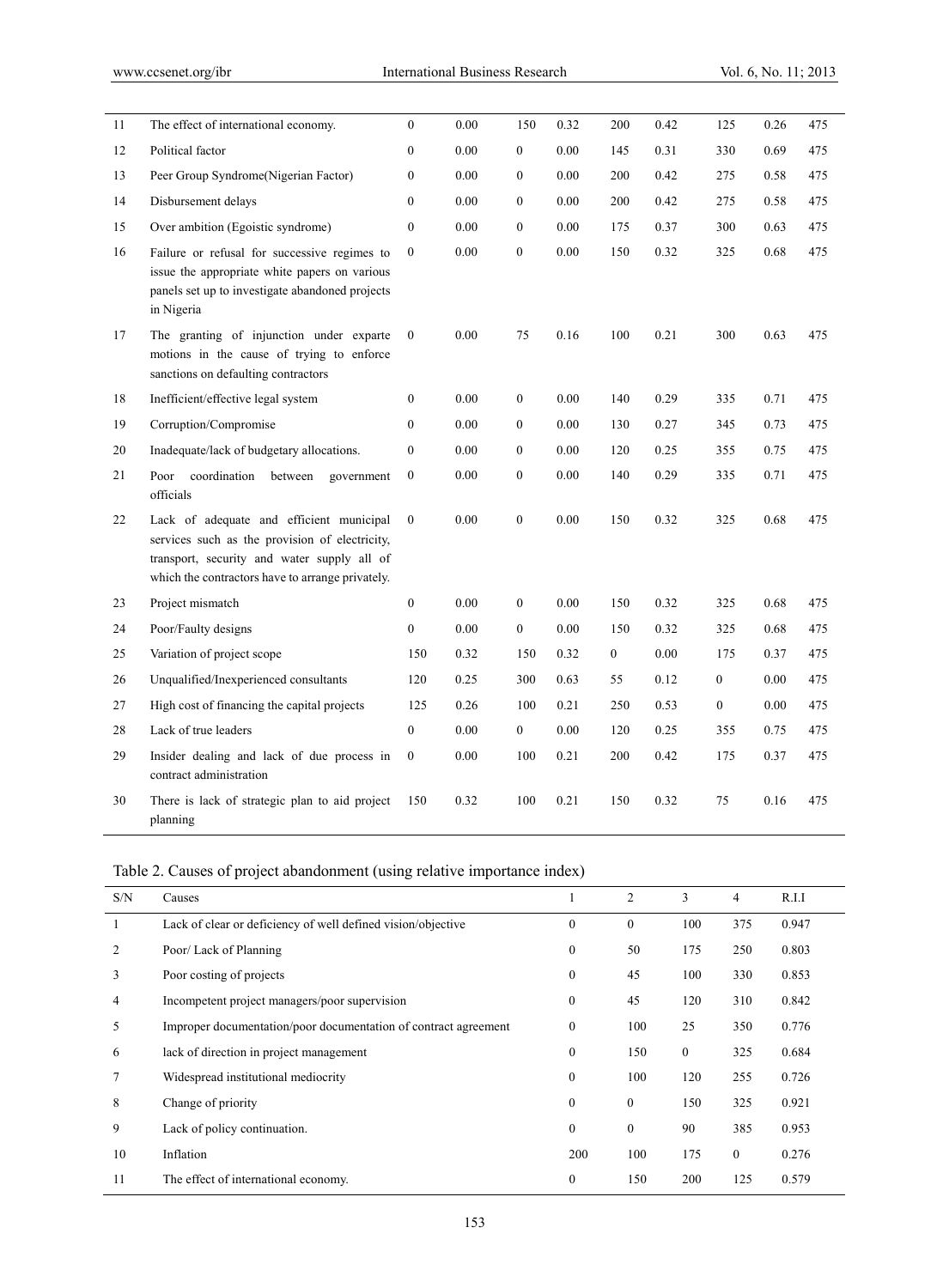| 12 | Political factor                                                                                                                                                                           | $\theta$         | $\mathbf{0}$     | 145              | 330              | 0.924 |
|----|--------------------------------------------------------------------------------------------------------------------------------------------------------------------------------------------|------------------|------------------|------------------|------------------|-------|
| 13 | Peer Group Syndrome(Nigerian Factor)                                                                                                                                                       | $\mathbf{0}$     | $\boldsymbol{0}$ | 200              | 275              | 0.895 |
| 14 | Disbursement delays                                                                                                                                                                        | $\mathbf{0}$     | $\mathbf{0}$     | 200              | 275              | 0.895 |
| 15 | Over ambition (Egoistic syndrome)                                                                                                                                                          | $\mathbf{0}$     | $\mathbf{0}$     | 175              | 300              | 0.908 |
| 16 | Failure or refusal for successive regimes to issue the appropriate white<br>papers on various panels set up to investigate abandoned projects in Nigeria                                   | $\mathbf{0}$     | $\overline{0}$   | 150              | 325              | 0.921 |
| 17 | The granting of injunction under exparte motions in the cause of trying to<br>enforce sanctions on defaulting contractors                                                                  | $\mathbf{0}$     | 75               | 100              | 300              | 0.789 |
| 18 | Inefficient/effective legal system                                                                                                                                                         | $\mathbf{0}$     | $\mathbf{0}$     | 140              | 335              | 0.926 |
| 19 | Corruption/Compromise                                                                                                                                                                      | $\mathbf{0}$     | $\boldsymbol{0}$ | 130              | 345              | 0.932 |
| 20 | Inadequate/lack of budgetary allocations.                                                                                                                                                  | $\mathbf{0}$     | $\mathbf{0}$     | 120              | 355              | 0.937 |
| 21 | Poor coordination between government officials                                                                                                                                             | $\mathbf{0}$     | $\mathbf{0}$     | 140              | 335              | 0.926 |
| 22 | Lack of adequate and efficient municipal services such as the provision of<br>electricity, transport, security and water supply all of which the contractors<br>have to arrange privately. | $\boldsymbol{0}$ | $\boldsymbol{0}$ | 150              | 325              | 0.921 |
| 23 | Project mismatch                                                                                                                                                                           | $\boldsymbol{0}$ | $\boldsymbol{0}$ | 150              | 325              | 0.921 |
| 24 | Poor/Faulty designs                                                                                                                                                                        | $\mathbf{0}$     | $\boldsymbol{0}$ | 150              | 325              | 0.921 |
| 25 | Variation of project scope                                                                                                                                                                 | 150              | 150              | $\boldsymbol{0}$ | 175              | 0.368 |
| 26 | Unqualified/Inexperienced consultants                                                                                                                                                      | 120              | 300              | 55               | $\boldsymbol{0}$ | 0.087 |
| 27 | High cost of financing the capital projects                                                                                                                                                | 125              | 100              | 250              | $\boldsymbol{0}$ | 0.395 |
| 28 | Lack of true leaders                                                                                                                                                                       | $\mathbf{0}$     | $\boldsymbol{0}$ | 120              | 355              | 0.937 |
| 29 | Insider dealing and lack of due process in contract administration                                                                                                                         | $\boldsymbol{0}$ | 100              | 200              | 175              | 0.684 |
| 30 | There is lack of strategic plan to aid project planning                                                                                                                                    | 150              | 100              | 150              | 75               | 0.395 |

## *3.1 Data Analysis*

Findings from the analysis of the data in table 1 and 2, 375 (79%) of respondents are of the view that a cause factor of lack of clear and well defined vision and objective or a deficiency of it altogether is most likely root cause of project abandonment in tertiary institutions in Nigeria while 100 (21%) of the respondents believe that it is likely root cause of the project abandonment. The cause factor has a relative important index of 0.947. This is in agreement with El-Rufai (2012) and PPAC (2011) who were of the opinion that well defined vision and objective precedes execution phase if the project is not to be abandoned along the way.

On the cause factor of poor or lack of planning, (250) 53% respondents are of the view that this cause factor is most likely root cause factor of project abandonment. (175) 37% of the respondents believe that it is only likely root cause factor of project abandonment. However, (50) 11% of the respondents are of the view that it is not likely the root cause factor of project abandonment. This has a relative important index of 0.803. This again is in agreement with Ewa, (2005) who quoting Prof. Stolpher, (1981) stated that planning without facts is planning to fail. This is also in agreement with El-Rufai (2012), Ayodele et al. (2011), PPAC (2011), Essenwa (2004), Adedeji (1998) and Opara (1986).

On poor costing of projects cause factor, (330) 69% respondents are of the view that it is the most likely root cause factor of project abandonment. Similarly, (100) 21% of the respondents believe that it is only likely root cause factor of project abandonment. However, (45) 9% of the respondents are of the view that it is not likely the root cause factor of project abandonment. Thus a relative important index of 0.853 is recorded. Most Nigerian projects are characterized with poor costing as the costing is done outside the locality where the project is to be cited without consideration of the environment. This again is in agreement with Ayodele et al. (2011), PPAC (2011) and Ewa (2005).

On incompetent project managers cause factor, (310) 65% respondents are of the view that it is the most likely root cause factor of project abandonment while (125) 25% of the respondents believe that it is the likely root cause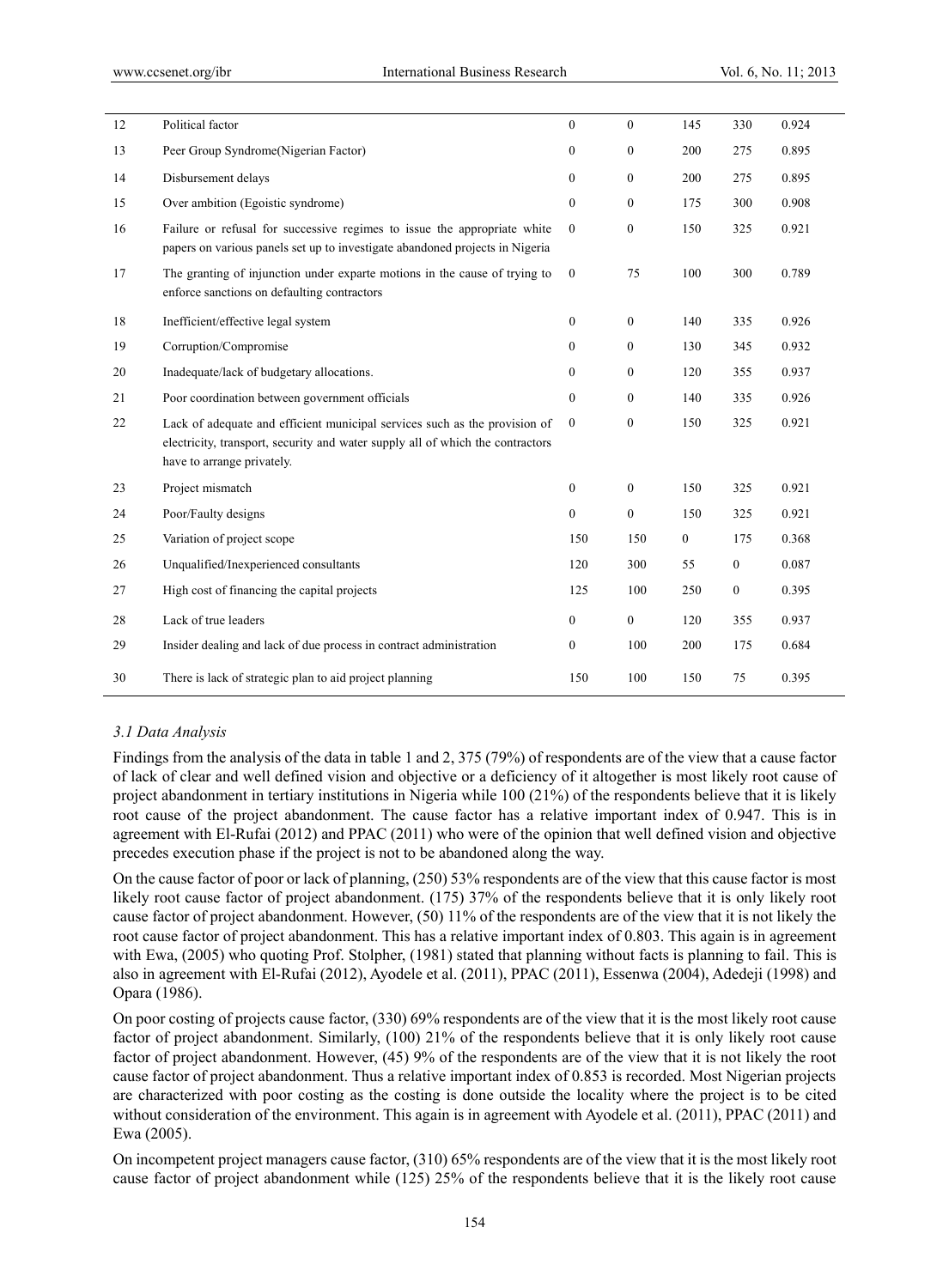factor of project abandonment. However, (45) 9% of the respondents are of the view that it is not the likely root cause factor of project abandonment. Thus a relative important index of 0.842 is recorded. This is in agreement with the opinion of PPAC (2011) report, Ayodele et al. (2011) and Ewa (2005). On change of priority cause factor, (325) 68% respondents are of the view that it is the most likely root cause factor of project abandonment while (150) 32% respondents are of the view that it is the likely cause factor of project abandonment. This cause factor has a relative important index of 0.92. The lack of policy continuation by successive governments is another cause factor surveyed, (385) 81% of respondents are of the view that it is the most likely cause factor of project abandonment while (90) 19% respondents are also of the view that it is only likely cause factor of project abandonment. It has a relative important index of 0.953. On the effect of inflation on project management cause factor, (200) 42% of the respondents are of the view that it is most not likely cause factor of project abandonment, while (100) 21% respondents are of the view that it is not likely cause factor for project abandonment. However, (175) 37% respondents are of the view that it is likely cause factor for project abandonment. This cause factor had a relative important index of 0.276. On political factors influencing project abandonment cause factor, (330) 69% respondents are of the view that it is most likely cause factor for project abandonments while (145) 31% of the respondents are of the opinion that it is only likely cause factor for project abandonments. It had a relative important index of 0.924. Peer group syndrome (Nigerian factor) cause factor is a situation whereby contractors/officials are easily influenced by the action or inaction of their peers negatively. Here (275) 58% of respondents belief that this cause factor is most likely root cause of projects abandonment while (200) 42% of the respondents are of the belief that it is a likely root cause factor with a relative important index of 0.895. Disbursement delays are another cause factor that was considered in the study. (275) 58% of the respondents are of the belief that this is the most likely root cause factor of project abandonment while (200) 42% of the respondents are of the opinion that it is only likely root cause factor of project abandonment. This had a relative importance index of 0.895. Over-ambitious (egoistic) syndrome cause factor is a situation whereby management embarks upon gigantic projects for personal ego without much consideration to funding and relevance. (300) 63% respondents are of the belief that this is the most likely root cause factor of projects abandonments while (175) 37% are of the belief that this is only likely root cause factor of project abandonment. In general, this cause factor has a relative important index of 0.908. On the failure of successive regimes to issue the appropriate white papers on various panels set to investigate causes of abandoned projects in Nigeria as a cause factor, (325) 68% of the respondents are of the view that this is the most likely root cause factor of continuous projects abandonments while (150) 32% respondents also are of the view that this failure is the likely root cause factor of project abandonment. It had a relative important index of 0.921. On the issue of granting of injunctions under exparte motions in the cause of litigating to enforce sanctions on breach of contractual covenants, (300) 63% respondents are of the view that the granting of injunctions under exparte motions by the courts is the most likely root cause factor of encouragement to contractors to abandon projects while (100) 21% respondents are of the view that the granting of injunctions under exparte motions by the courts is the likely root cause factor of encouragement to contractors to abandon projects. However, (75) 16% respondents are of the view that the granting of injunctions under exparte motions by the courts is not the likely root cause factor of encouraging contractors to abandon projects but other factors. This factor has a relative importance index of 0.789. On the effectiveness and efficiency of the Nigerian legal system to address contract disputes, (335) 71% respondents are of the view that legal system is the most likely root cause factor of project abandonment by its actions and operations while (140) 29% of the respondents are of the view that the legal system is the likely root cause factor of project abandonment. This has a relative importance index of 0.926. Corruption and compromise by officials is another cause factor of project abandonment considered in the survey. (345) 73% of the respondents are of the view that it is the most likely root cause factor of project abandonment while (130) 27% respondents are of the view that it is the likely root cause factor of project abandonment. This had a relative importance index of 0.932. Inadequate/lack of budgetary allocations by Institutions' on the given financial years is another cause factor considered in the survey. (355) 75% respondents are of the view that it is the most likely root cause factor for project abandonment while (120) 25% respondents are of the view that it is the likely root cause factor for project abandonment. This has a relative importance index of 0.937. Another cause factor of project abandonment surveyed in this study is poor coordination between government officials supervising projects. (335) 71% respondents are of the opinion that it is the most likely root cause factor for project abandonment in the Institutions. (140) 29% respondents are of the opinion that it is rather the likely root cause factor for project abandonment. This has a relative importance index of 0.926.On the lack of adequate and efficient municipal services, (325) 68% respondents are of the view that this is the most likely root cause factor for project abandonment while (150) 32% respondents are of the view that this is the likely root cause factor for project abandonment in the Institutions. This again has a relative importance index of 0.921. Project mismatch occurs when there is no clear vision on how the project can be useful to the organization. Project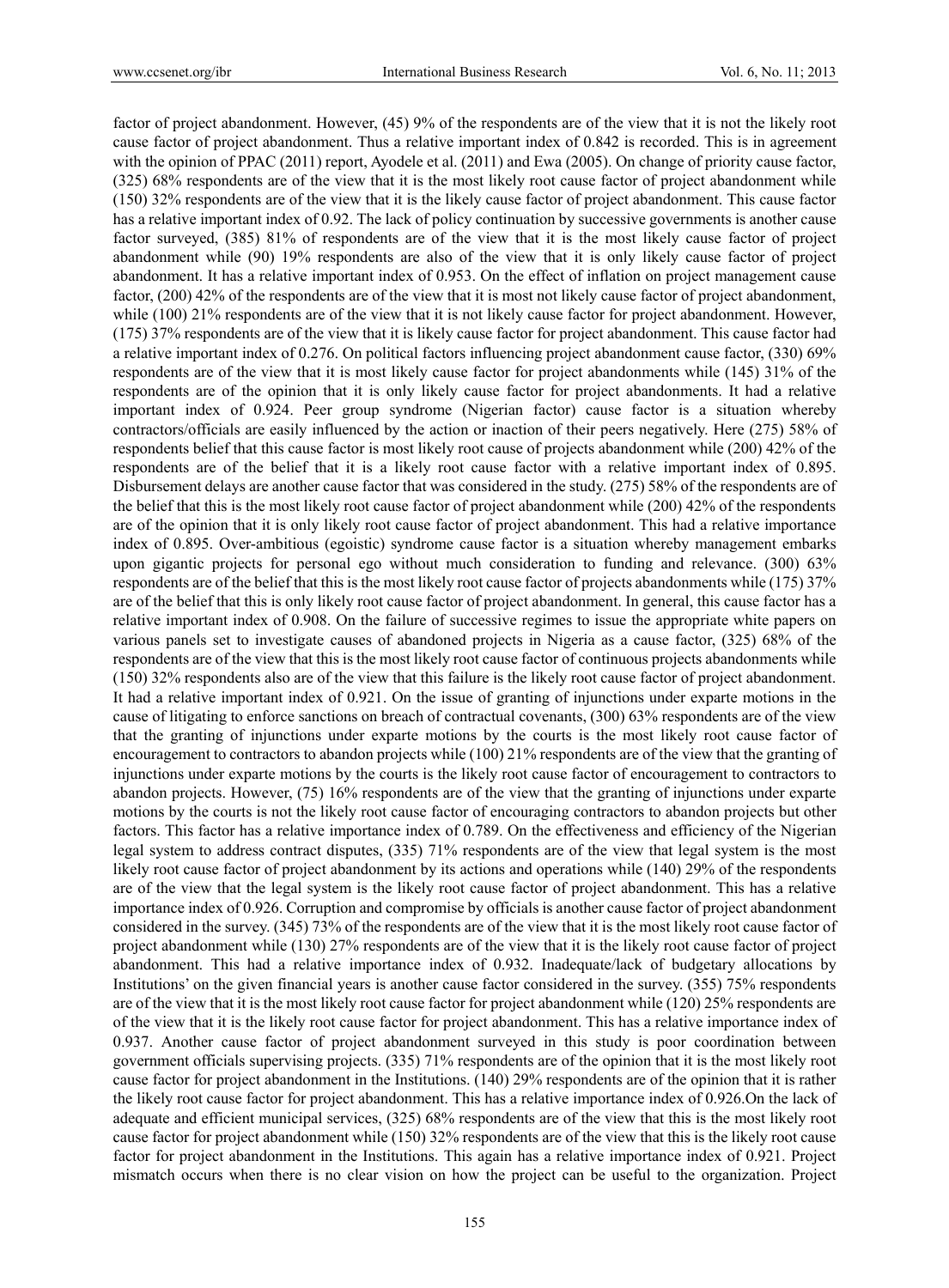mismatch is thus another cause factor that was reviewed in the study, (325) 68% respondents are of the view that this is the most likely root cause factor of project abandonment while (150) 32% respondents are of the view that this is the likely root cause factor of project abandonment in the Institutions. This again has a relative importance index of 0.921. Another cause factor reviewed is poor and faulty designs in project implementation, (325) 68% respondents are of the view that this is the most likely root cause of project abandonment while (150) 32% respondents are of the view that this is the likely root cause of project abandonment in the Institutions. This again has a relative importance index of 0.921. On variation of project scope, (175) 37% respondents are of the view that variation of the project scope is most likely root cause of project abandonment. However, (150) 32% respondents are of the view that variation of the project scope is most likely not the root cause of project abandonment while (150) 32% respondents are of the view that it is likely not the root cause of project abandonment. This again had a relative importance index of 0.368. The lack of true leadership as a cause factor was also surveyed. (355) 75% of respondents are of the view that this is the most likely root cause of project abandonment in higher institutions in Nigeria while (120) 25% respondents felt it is only a likely root cause of project abandonment. The factor had a relative importance index of 0.937. Insider dealings and lack of due process by officials of the Institution in contract administration is another cause factor surveyed in this study. (175) 37% respondents are of the view that this is the most likely root cause of project abandonment in the Institutions while (200) 42% respondents are of the view that this is only a likely root cause factor for project abandonment. But (100) 21% respondents completely disagreed that this is a root cause factor for project abandonment in higher Institutions in Nigeria. Generally the factor had a relative importance index of 0.684. Also surveyed is the perceived lack of strategic plan by the Institutions to aid project planning cause factor. (75) 16% respondents are of the view that this is a most likely root cause of project abandonment while (150) 32% respondents are of the view that it is rather a likely root cause factor. However, (150) 32% completely disagreed that it is the root cause of project abandonment while (100) 21% equally disagreed that it is a root cause of project abandonment in higher Institutions in Nigeria.

## **4. Discussion**

The result of the study with Relative Importance Index of 0.947 affirms the notion that one of the root causes of project abandonment in Tertiary Institutions in Nigeria is the lack of clear and well defined vision and objective by the successive managements of the Institutions. Projects are conceived based on extraneous pecuniary reasons. This is in agreement with El-Rufai (2012) and PPAC (2011) who were of the opinion that well defined vision and objective precedes execution phase if the project is not to be abandoned along the way.

Similarly, the result of the study with a relative importance index of 0.803 shows that poor or the lack of planning by Institutions management teams is another root cause of project abandonment in tertiary Institutions in Nigeria. This again is in agreement with Ewa (2005) who quoting Prof. Stolpher (1981) stated that planning without facts is planning to fail. This is also in agreement with El-Rufai (2012), Ayodele et al. (2011), PPAC (2011), Essenwa (2004), Adedeji (1998) and Opara (1986).

Another root cause of project abandonment identified in the study is poor costing of projects by Institution's management with a relative important index of 0.853. Most Nigerian projects are characterized with poor costing as the costing is done outside the locality where the project is to be located without consideration of the environment. This affirms the hypothesis that top management of the Institutions does not undertake detailed and adequate planning before projects are contracted. This is in agreement with Ayodele et al. (2011), PPAC (2011) and Ewa (2005).

Another cause factor which is seen as a root cause of project abandonment in tertiary institutions in Nigeria is incompetence of project managers supervising the projects. The survey revealed a relative importance index of 0.842. The officials saddled with the responsibility of supervising the projects most times do not effectively supervise the projects. This is in agreement with the opinion of PPAC (2011) report, Ayodele et al. (2011) and Ewa (2005).

Change of priority in project execution is another cause factor surveyed in the study which is seen as a critical root cause factor for project abandonment in Tertiary Institutions in Nigeria with a relative important index of 0.92. Similarly, the lack of policy continuation by successive governments is also seen a root cause factor with a relative important index of 0.953. Change of priority and lack of policy continuation by successive governments creates lack of coherence and consistency in project management and execution. This is in agreement with El-Rufia (2012), Akuta (2009) and Ewa (2005) who opined that pervasive lack of continuation in policies as occupiers of political offices change creates the emergence of abandoned projects.

Whereas some commentators are of the belief that the root cause of project abandonment is the effect of inflation, the study revealed otherwise. (200) 42% of the respondents are of the view that it is most not likely cause factor of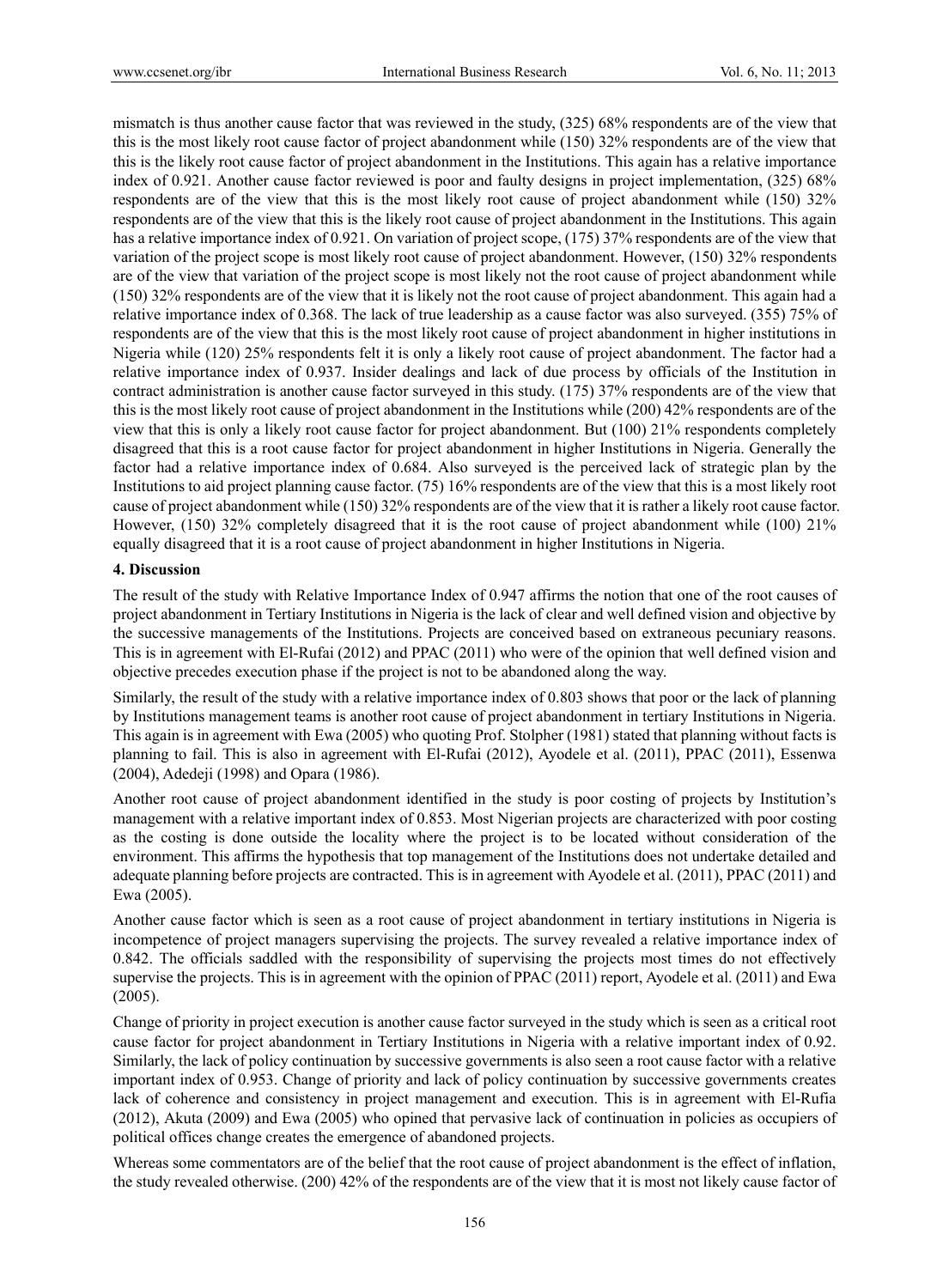project abandonment, while (100) 21% respondents are of the view that it is not likely cause factor for project abandonment. However, (175) 37% respondents are of the view that it is a likely cause factor for project abandonment. The cause factor thus has a relative important index of 0.276.

Another cause factor that is adjudged as a root cause factor for project abandonment in tertiary institutions in Nigeria is political influence factor with a relative important index of 0.924. Contracts are awarded based on political consideration and not competence. Also Political factors influence the establishment of projects as against economic consideration thus ending up as 'white elephant' projects. Also enforcement of execution of contract projects awarded are hampered by political considerations. Followed closely is peer group syndrome (Nigerian factor). This is another cause factor considered a critical root cause factor for project abandonment in tertiary institutions in Nigeria with a relative important index of 0.895. This relates to contractors intentionally abandoning the execution of their projects because fellow contractor(s) is (are) doing same and is (are) not reprimanded. The general conception of government project and government funds is 'our' funds. This is in agreement with Ewa (2005).

Disbursement delays is another cause factor considered critical with a relative importance index of 0.895. This has even made many contractors not ready to commit their personal funds on projects but only work within the release sums. Default by contracting organizations to disburse progress payments on time to contractors causes them not to keep to credit terms with their bankers and thus incur interest charges on loans Ewa (2005). This is echoed by PPAC (2011) on their report when they stated that 'consistent delays in payment to contractors lead to massive claims for overhead costs, interests and additional costs'.

Some projects are conceived based on over-ambitious (egoistic) tendencies. Here management embarks upon gigantic projects for personal ego without much consideration to funding and relevance. This is considered another root cause of project abandonment with a relative important index of 0.908. Similarly, the failure of successive regimes to issue the appropriate white papers on various panels set to investigate causes of abandoned projects in Nigeria is also seen as a root cause factor for project abandonment with relative important index of 0.921. Management and contractors are not bothered by non performance as previous defaulters have never been reprimanded by government. This failure or refusal for successive regimes to issue the appropriate white papers on various panels set up to investigate abandoned projects identified previously causes current contractors and officials to belief they will never be brought to book over their actions or inactions. This is in agreement with El-Rufia (2012), Ayodele et al. (2011), Akuta (2009), Ewa (2005), Omoniyi (1996) and Onikute (1988).

Granting of injunctions under exparte motions on contract transactions between contractee and contractor is another cause factor considered critical in project abandonment in tertiary institutions in Nigeria. This is a situation whereby defaulting contractors approach the courts and seek to constrain the Institutions from enforcing default covenants in the contract agreement. Ewa (2005) posited that easy granting of injunctions under exparte motions in the cause of enforcement of sanctions on defaulting contractors by the courts encourages default. Also the effectiveness and efficiency of the Nigerian legal system to address contract disputes is x-rayed. Considering its sensitivity, it has a relative importance index of 0.926. The study revealed that many contractual cases are allowed pending in the courts for years unattended to and end up frustrating the litigants. Ewa (2005) avers that the delay in the discharge of breach of contractual agreement cases in Nigerian courts accelerates the rate of abandoned projects in Nigeria. On corruption and compromise by officials, this was collaborated by PPAC (2011) that stated that corruption in the handling of projects by many self seeking officers and contractors has led to massive inflation of cost and undermined the legitimacy of their monitoring and supervision responsibilities. This is also collaborated by Ewa (2005) who cited a case of a contractor altering the specifications of a project on the connivance of organization's management which ended up not suitable for the purpose it was meant to serve and thus abandoned. Inadequate/lack of budgetary allocations by Institutions' on the given financial years is another root cause factor surveyed. This critical factor is collaborated in the PPAC (2011) report in which they stated that as a matter of routine, contracts are awarded without securing the required funds in the annual budget to ensure their timely execution. This is also in agreement with El-Rufia (2012) who stated that contract awards should be guided by the procurement act which among others stated that funds must be available before contract is awarded. Other root cause factors surveyed are poor coordination between government officials supervising projects and the lack of adequate and efficient municipal services. The lack of adequate and efficient municipal services such as the provision of electricity, transport, security and water supply is considered critical with a relative importance index of 0.921 and 0.926 for poor coordination. This is in agreement with PPAC (2011), Ewa (2005) reports that stated that in the absence of these municipal services, contractors have to arrange privately for these services and any obstacle therein can cause project abandonment. The widespread institutional mediocrity and poor coordination between government officials creates loopholes which 'smart' contractors use to frustrate projects thus leading to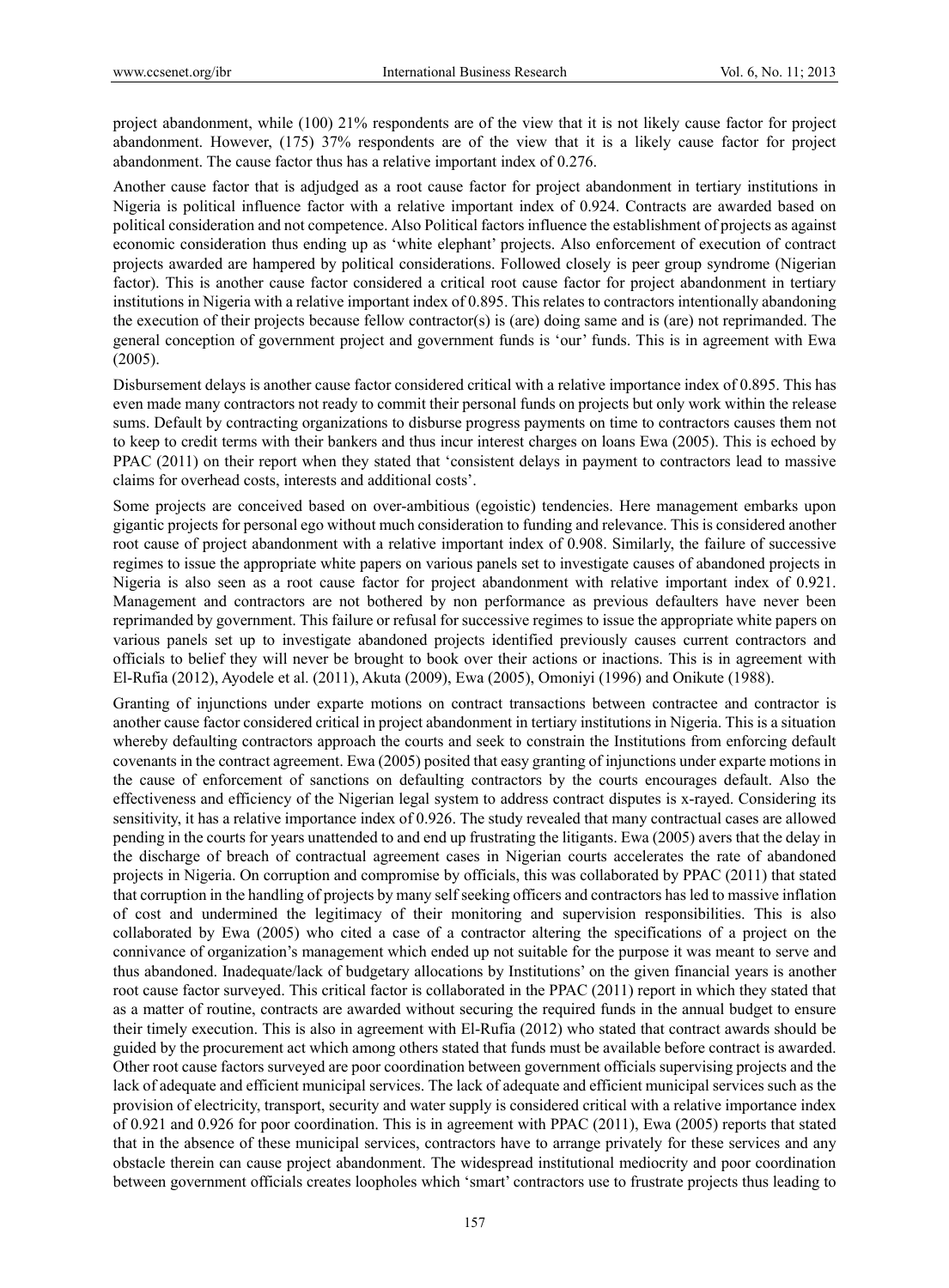abandonment. PPAC (2011) in their report stated that contractors were allowed to draft contract agreements which not unexpectedly they did in their favour against the interest of government. This is in agreement also with Ayodele et al. (2011) and Ewa (2005).

Other cause factors also considered critical are; project mismatch, poor and faulty designs in project implementation and the lack of true leadership. Project mismatch is using short term funds to finance long term projects. It is evident in the study that most Institutions used short term funds to finance long term projects. The resultant effect of this is dearth of cash flow to fund the projects. This is in consonance with the affirmation of Ayodele et al. (2011) Odenyinka and Yusuf (1997) that stated that owner's cash flow problem is a major factor responsible for abandonment of projects. The cause factor of poor and faulty design is in agreement with PPAC (2011) which stated that there is widespread institutional mediocrity, deficiency of vision and the lack of direction in project management which resulted in poor conceptualization, poor design and faulty execution. Ewa (2005) also stated that many project designs are prepared without visits to the project sites and thus site topography not taken into consideration during design stage. On true leadership, this was collaborated by Akuta (2009) who stated that when true leadership emerges, the interest of the masses will be taken into consideration when starting projects that are meant for them.

## **5**. **Conclusion**

Considering the outcome of the study, there are critical cause factors (root causes) of project abandonment which if addressed will drastically reduce the effects of project abandonment in tertiary institutions in Nigeria. Tertiary Institutions management should clearly articulate their visions and objectives. This vision and objective should drive their project conceptualization. They should undertake an adequate planning for any given project at inception based on detailed design, costing and timelines and ensuring adequacy of funds and budgetary allocation in compliance with the Public Procurement Act.

Nigeria government should review its legal system with a view to addressing the loophole of exparte motions that frustrates litigation of culprits in breach of contracts agreements, corruption and compromise as well as provide municipal services to reduce the burden on contractors. Well trained project managers should be used in project supervision. Nigeria government should endeavor to release on time administrative white papers on investigations carried out on abandonment of projects and erring officials sanctioned to serve as a deterrent to others who may be tempted to acting fraudulently.

People with true leadership qualities should be appointed as heads of Institutions so that the interest of the stakeholders is paramount in implementing programs and projects as against egoism, political consideration and self interest. Every tertiary Institution should have a five to ten year strategic plan which should not be altered on the assumption of a new administration to ensure continuity in project/program management.

Contract documents should be detailed enough to avoid ambiguity and should not be prepared by the contractors. Advance payment bond as well as performance bond should be compulsory for all contract jobs and their validity should be throughout the gestation of the contract. There should be a monthly progress review of all contracts by a committee consisting of the bursar, the internal auditor, the works officer and the physical planning officer. Their report should be one of the reports to be considered in the governing Councils of the Institutions. Sanctions should be placed on erring officers of the Institution supervising projects in case of default.

Prompt payment of contract bills as may be recommended through quantity surveyors valuation and architect's certificates and once contract is awarded, funds for the contract should be set aside from the Institutions' funds to ensure availability of funds during the project period.

## **References**

Adedeji, A. O. (1998). Inflation of production planning techniques on the performance of construction firms in Nigeria. *Journal of the Federation of Building Contractor in Nigeria, 13*(1), 3–24.

Akindoyeni, A. (1989). The management of abandoned project. *Journal of Nigeria Institute of Building, 1*(2), 27.

Akinolu, E. O. (1980). Professional Indemnity Insurance. *Federal Ministry of Finance and National Planning, 2*(7), 6–8.

- Akuta, C. V. (2009). Inconsistent Policies and High Rate of abandoned government projects. *Nigeria News.*  Retrieved February 14, 2011, from http://www.ngex.com/news/public/article.php?ArticleID=1343
- Al-Ahmed, W., Al-Fagih, K., Khanfar, K., Alsamara, K., Abuleil, S., & Abu-Salem, H. (2009). A taxonomy of an IT project failure: Root causes*. International Management Review, 5*(1).

Bunu, I. (2011). Presidential Project Assessment Committee Report, *The Punch Newspaper.*